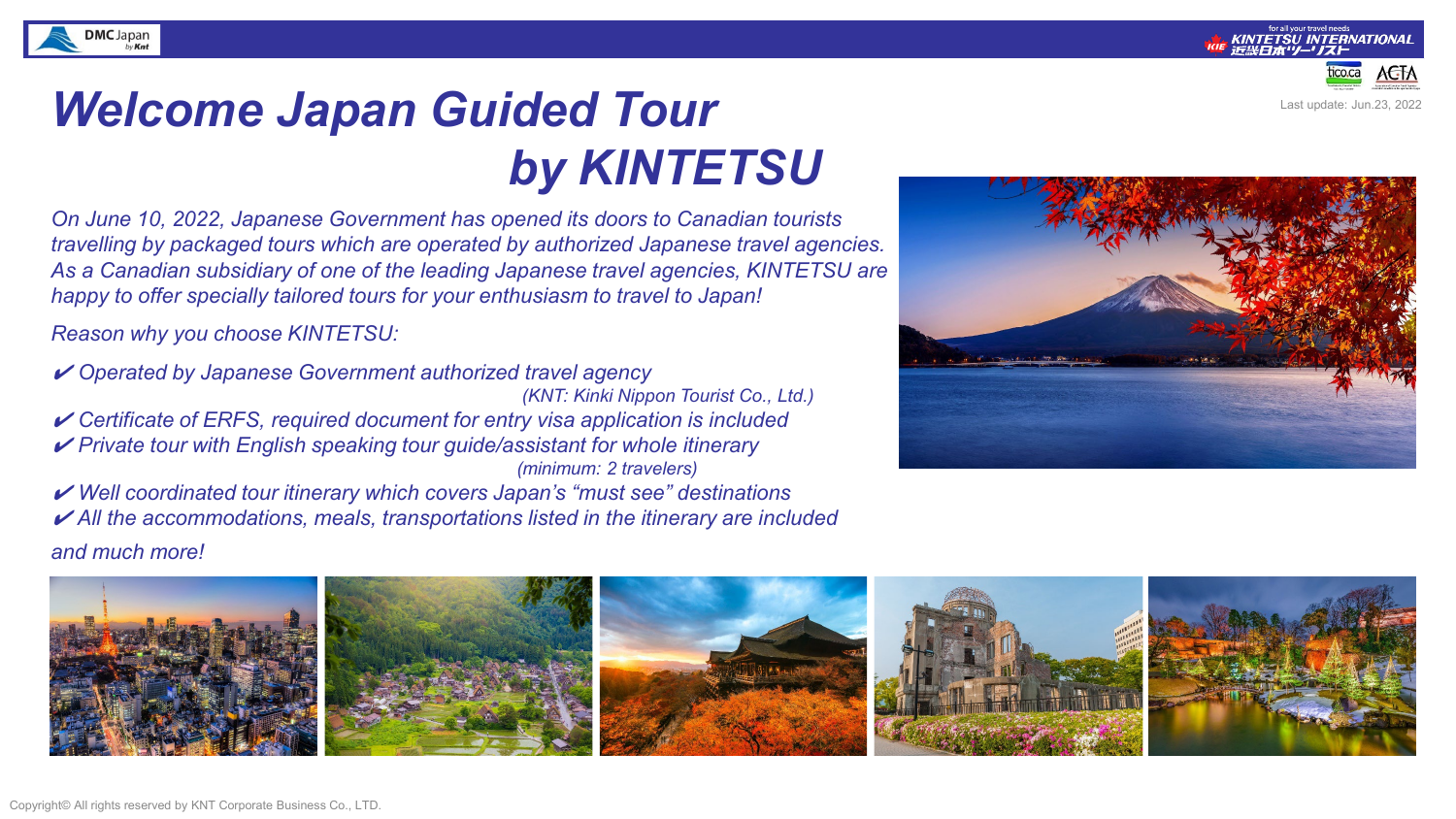## $DMC$  Japan

### **Welcome Japan Guided Tour - Course 1 : Tokyo & Hakone**

<sub>for all your travel needs</sub><br>KINTETSU INTERNATIONAL<br>近畿日本'ソー' Jスト TCIE

| <b>ITINERARY</b><br>B=Breakfast / L=Lunch / D=Dinner                                                                                                                                                                                                                                      |                                                                                                                                                                                                                                         |       |  |  |  |  |
|-------------------------------------------------------------------------------------------------------------------------------------------------------------------------------------------------------------------------------------------------------------------------------------------|-----------------------------------------------------------------------------------------------------------------------------------------------------------------------------------------------------------------------------------------|-------|--|--|--|--|
| Day 1                                                                                                                                                                                                                                                                                     | <b>Arrive in Tokyo</b>                                                                                                                                                                                                                  |       |  |  |  |  |
|                                                                                                                                                                                                                                                                                           | Arrive at Tokyo, Narita or Haneda Airport<br>Transfer to hotel with English speaking assistant<br><b>TOKYO</b>                                                                                                                          |       |  |  |  |  |
| Day 2                                                                                                                                                                                                                                                                                     | <b>Tokyo</b>                                                                                                                                                                                                                            | B/L/D |  |  |  |  |
| and Lunch.                                                                                                                                                                                                                                                                                | Tour of Tokyo, visiting Asakusa Kannon Temple and Nakamise Shopping Arcade,<br>Imperial Palace, Sumida River Cruise, Hamarikyu Garden and Sushi Making Experience<br>Dinner at local restaurant. (set menu is provided)<br><b>TOKYO</b> |       |  |  |  |  |
| Day 3                                                                                                                                                                                                                                                                                     | Tokyo - Hakone                                                                                                                                                                                                                          | B/L/D |  |  |  |  |
|                                                                                                                                                                                                                                                                                           | Bullet Train to Odawara Station, tour of Hakone, visiting Owakudani and Boat cruise on<br>Lake Ashi, Open-Air Museum. Lunch at local restaurant.                                                                                        |       |  |  |  |  |
|                                                                                                                                                                                                                                                                                           | Check-in at Japanese-style hot-spring guesthouse (onsen ryokan) and change into a<br>casual kimono (yukata). Kaiseki dinner at the guesthouse. Sleep on futon.<br><b>HAKONE</b>                                                         |       |  |  |  |  |
| Day 4                                                                                                                                                                                                                                                                                     | <b>Hakone - Tokyo</b>                                                                                                                                                                                                                   | B/L/D |  |  |  |  |
| Transfer to Odawara Station, and take Bullet Train back to Tokyo. Tour of Tokyo, visiting<br>Meiji-jingu Shrine, Harajuku and Omotesando, Shibuya SKY to see Shibuya Scramble<br>Crossing, and Akihabara Electric Town. Dinner at local restaurant (set menu is provided)<br><b>TOKYO</b> |                                                                                                                                                                                                                                         |       |  |  |  |  |
| Day 5                                                                                                                                                                                                                                                                                     | <b>Departure from Tokyo</b>                                                                                                                                                                                                             | B     |  |  |  |  |
| Transfer to Narita or Haneda Airport and take your flight to your home                                                                                                                                                                                                                    |                                                                                                                                                                                                                                         |       |  |  |  |  |





| <b>Tour Price</b>      |                                                                                            |                                                                                                    | Departing every day after July 8, 2022                                                                  |                        |          | * per person based on double occupancy<br>price may change due to exchange rate |  |  |
|------------------------|--------------------------------------------------------------------------------------------|----------------------------------------------------------------------------------------------------|---------------------------------------------------------------------------------------------------------|------------------------|----------|---------------------------------------------------------------------------------|--|--|
| The number of traveler |                                                                                            | 10-15 person                                                                                       | 5-9 person                                                                                              | 3-4 person<br>2 person |          | Single Extra                                                                    |  |  |
| 3 Star Hotel Plan      |                                                                                            | <b>CAD1,780</b>                                                                                    | CAD2,300                                                                                                | <b>CAD2,990</b>        | CAD3,540 | <b>CAD250</b>                                                                   |  |  |
| 4 Star Hotel Plan      |                                                                                            | <b>CAD1,980</b>                                                                                    | CAD2,500                                                                                                | CAD3,190               | CAD3,740 | <b>CAD350</b>                                                                   |  |  |
| <b>Includes</b>        |                                                                                            | Air ticket to/from Japan, and travel insurance are not included.                                   |                                                                                                         |                        |          |                                                                                 |  |  |
| Accommodations         | Based on specified hotel or similar class. Please see "Accommodations" as below.           |                                                                                                    |                                                                                                         |                        |          |                                                                                 |  |  |
| Meals                  | arrival/departure day.                                                                     |                                                                                                    | Daily breakfast at the hotels. Lunch and dinner at local restaurant/hotels are included except for your |                        |          |                                                                                 |  |  |
| <b>Transfers</b>       |                                                                                            |                                                                                                    | Private transfer/public transportation as specified in the itinerary.                                   |                        |          |                                                                                 |  |  |
| Train                  |                                                                                            |                                                                                                    | Bullet train (Shinkansen) and Express train - tourist class reserved seat and local train               |                        |          |                                                                                 |  |  |
| <b>Admission Fee</b>   | As mentioned in the itinerary                                                              |                                                                                                    |                                                                                                         |                        |          |                                                                                 |  |  |
| Guide / Assistant      | English speaking guide/assistant during your stay. *Basically stay at same hotel with you. |                                                                                                    |                                                                                                         |                        |          |                                                                                 |  |  |
| Luggage Transfer       | One luggage per person (if necessary)                                                      |                                                                                                    |                                                                                                         |                        |          |                                                                                 |  |  |
| Visa Application       |                                                                                            | The certificate for registration to ERFS. Please apply 3 weeks prior to the arrival at the latest. |                                                                                                         |                        |          |                                                                                 |  |  |
| <b>Others</b>          |                                                                                            | Government tax, service charge, tips to drivers, toll road, and parking fees                       |                                                                                                         |                        |          |                                                                                 |  |  |

#### **Accommodations**

| City          | Proposed Hotel (3 Star)                  | <b>Proposed Hotel (4 Star)</b>                    |
|---------------|------------------------------------------|---------------------------------------------------|
| TOKYO         | Monterey Hanzomon or similar             | Keio Plaza Hotel or similar                       |
| <b>HAKONE</b> | Kajika Sou or similar<br>(Japanese room) | Yumoto Fujiya Hotel or similar<br>(Japanese room) |

#### **Terms and Conditions**

\*\*\* Feel free to contact us at [yyzoperation@kiecan.com](mailto:yyzoperation@kiecan.com) \*\*\*

\* KINTETSU does not take any responsibilities for the result of Japan entry visa application.

\* Travelers are required to obtain travel insurance.

- \* You can customize the itinerary since this is a private tour. If this is the case, tour price may change.
- \* No payments required at the time of booking. Full payment is due in 1 week once all the reservation has been confirmed.
- \* 50% cancellation fee required if cancelled within 32 days prior to arrival in Japan

\* 100% cancellation fee required if cancelled within 14 days prior to arrival in Japan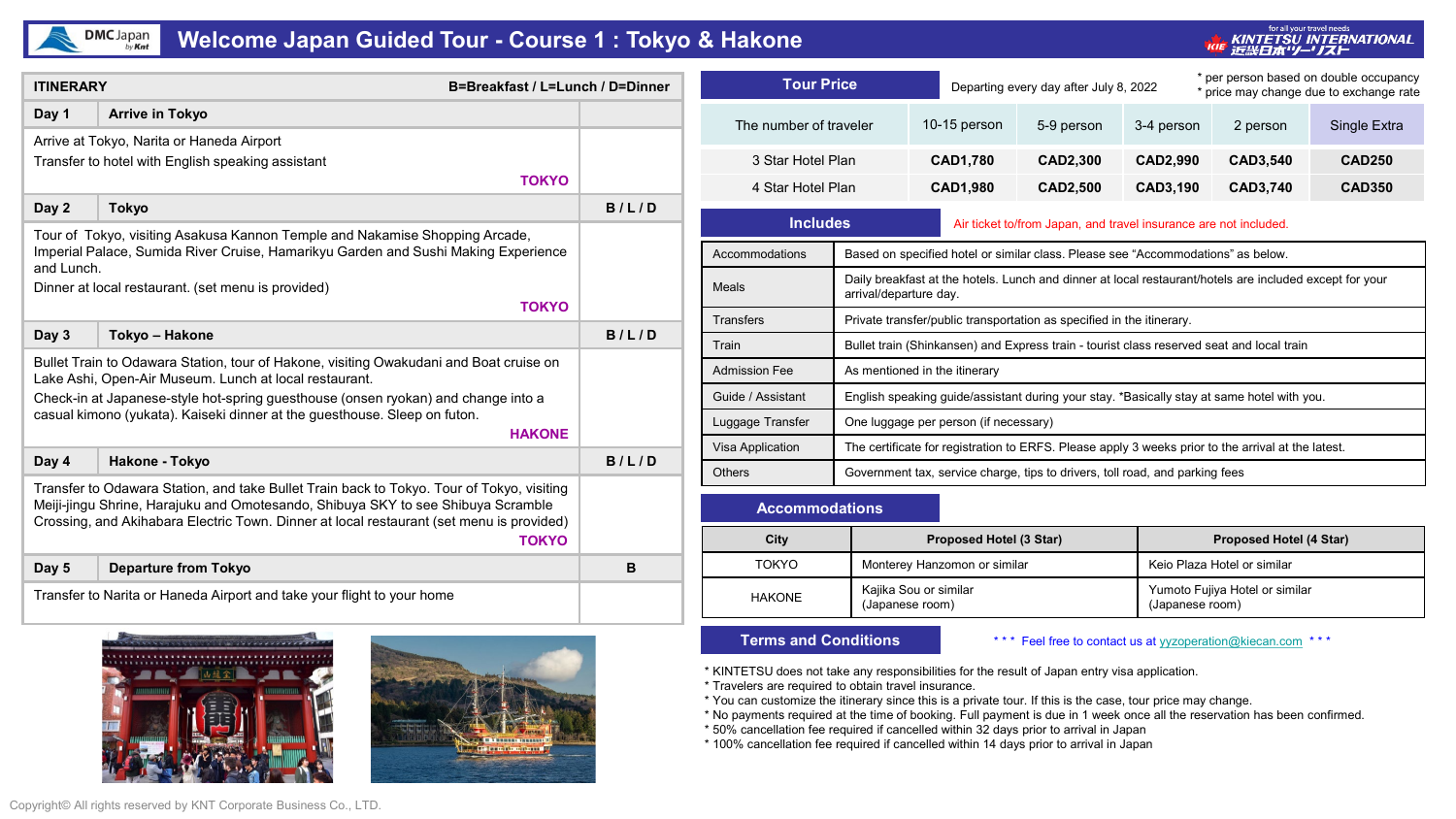

## **Welcome Japan Guided Tour - Course 2 : Japan Golden Route (Tokyo – Hakone – Kyoto)**

for all your travel needs<br>KINTETSU INTERNATIONAL<br>『近畿日本'ソー' Jスト TUE

| <b>ITINERARY</b><br>B=Breakfast / L=Lunch / D=Dinner                                                                                                                                                                     |                                                                                                                                                                                                            |       | <b>Tour Price</b>                                                                                                                                                                                                                                                                                            |                                                                                                                                   | Departing every day after July 8, 2022                                                    |                 |                                                   | * per person based on double occupancy<br>* price may change due to exchange rate |               |  |
|--------------------------------------------------------------------------------------------------------------------------------------------------------------------------------------------------------------------------|------------------------------------------------------------------------------------------------------------------------------------------------------------------------------------------------------------|-------|--------------------------------------------------------------------------------------------------------------------------------------------------------------------------------------------------------------------------------------------------------------------------------------------------------------|-----------------------------------------------------------------------------------------------------------------------------------|-------------------------------------------------------------------------------------------|-----------------|---------------------------------------------------|-----------------------------------------------------------------------------------|---------------|--|
| Day 1                                                                                                                                                                                                                    | <b>Arrive in Tokyo</b>                                                                                                                                                                                     |       | The number of traveler                                                                                                                                                                                                                                                                                       |                                                                                                                                   | 10-15 person                                                                              | 5-9 person      | 3-4 person                                        | 2 person                                                                          | Single Extra  |  |
|                                                                                                                                                                                                                          | Arrive at Tokyo, Narita or Haneda Airport                                                                                                                                                                  |       |                                                                                                                                                                                                                                                                                                              |                                                                                                                                   |                                                                                           |                 |                                                   |                                                                                   |               |  |
|                                                                                                                                                                                                                          | Transfer to hotel with English speaking assistant                                                                                                                                                          |       | 3 Star Hotel Plan                                                                                                                                                                                                                                                                                            |                                                                                                                                   | <b>CAD3,100</b>                                                                           | CAD3,890        | <b>CAD4,650</b>                                   | <b>CAD5,700</b>                                                                   | <b>CAD350</b> |  |
|                                                                                                                                                                                                                          | <b>TOKYO</b>                                                                                                                                                                                               |       | 4 Star Hotel Plan                                                                                                                                                                                                                                                                                            |                                                                                                                                   | <b>CAD3,400</b>                                                                           | <b>CAD4,190</b> | <b>CAD4,950</b>                                   | <b>CAD6,000</b>                                                                   | <b>CAD450</b> |  |
| Day 2                                                                                                                                                                                                                    | Tokyo                                                                                                                                                                                                      | B/L/D |                                                                                                                                                                                                                                                                                                              | <b>Includes</b><br>Air ticket to/from Japan, and travel insurance are not included.                                               |                                                                                           |                 |                                                   |                                                                                   |               |  |
|                                                                                                                                                                                                                          | Tour of Tokyo, visiting Asakusa Kannon Temple and Nakamise Shopping Arcade,<br>Imperial Palace, Sumida River Cruise, Hamarikyu Garden and Sushi Making Experience                                          |       | Accommodations                                                                                                                                                                                                                                                                                               | Based on specified hotel or similar class. Please see "Accommodations" as below.                                                  |                                                                                           |                 |                                                   |                                                                                   |               |  |
| and Lunch.                                                                                                                                                                                                               | Dinner at local restaurant (set menu is provided)                                                                                                                                                          |       | Meals                                                                                                                                                                                                                                                                                                        | Daily breakfast at the hotels. Lunch and dinner at local restaurant/hotels are included except for your<br>arrival/departure day. |                                                                                           |                 |                                                   |                                                                                   |               |  |
|                                                                                                                                                                                                                          | <b>TOKYO</b>                                                                                                                                                                                               |       | <b>Transfers</b>                                                                                                                                                                                                                                                                                             |                                                                                                                                   | Private transfer/public transportation as specified in the itinerary.                     |                 |                                                   |                                                                                   |               |  |
| Day 3                                                                                                                                                                                                                    | Tokyo - Hakone                                                                                                                                                                                             | B/L/D | Train                                                                                                                                                                                                                                                                                                        |                                                                                                                                   | Bullet train (Shinkansen) and Express train - tourist class reserved seat and local train |                 |                                                   |                                                                                   |               |  |
|                                                                                                                                                                                                                          | Bullet Train to Odawara Station, tour of Hakone, visiting Owakudani and Boat cruise on                                                                                                                     |       | <b>Admission Fee</b>                                                                                                                                                                                                                                                                                         | As mentioned in the itinerary                                                                                                     |                                                                                           |                 |                                                   |                                                                                   |               |  |
| Lake Ashi, Open-Air Museum. Lunch at local restaurant.<br>Check-in at Japanese-style hot-spring guesthouse (onsen ryokan) and change into a<br>casual kimono (yukata). Kaiseki dinner at the questhouse. Sleep on futon. |                                                                                                                                                                                                            |       | Guide / Assistant                                                                                                                                                                                                                                                                                            | English speaking guide/assistant during your stay. *Basically stay at same hotel with you.                                        |                                                                                           |                 |                                                   |                                                                                   |               |  |
|                                                                                                                                                                                                                          |                                                                                                                                                                                                            |       | Luggage Transfer                                                                                                                                                                                                                                                                                             | One luggage per person (if necessary)                                                                                             |                                                                                           |                 |                                                   |                                                                                   |               |  |
|                                                                                                                                                                                                                          | <b>HAKONE</b>                                                                                                                                                                                              |       | Visa Application<br>The certificate for registration to ERFS. Please apply 3 weeks prior to the arrival at the latest.                                                                                                                                                                                       |                                                                                                                                   |                                                                                           |                 |                                                   |                                                                                   |               |  |
| Day 4                                                                                                                                                                                                                    | Hakone - Kyoto                                                                                                                                                                                             | B/L/D | <b>Others</b>                                                                                                                                                                                                                                                                                                | Government tax, service charge, tips to drivers, toll road, and parking fees                                                      |                                                                                           |                 |                                                   |                                                                                   |               |  |
|                                                                                                                                                                                                                          | Transfer to Odawara Station, and take bullet train back to Kyoto. Tour of Kyoto, visiting<br>Kiyomizu Temple, Sanjusangendo, Tea Ceremony Experience. Dinner at local<br>restaurant (set menu is provided) |       |                                                                                                                                                                                                                                                                                                              | <b>Accommodations</b>                                                                                                             |                                                                                           |                 |                                                   |                                                                                   |               |  |
|                                                                                                                                                                                                                          | <b>KYOTO</b>                                                                                                                                                                                               |       | City                                                                                                                                                                                                                                                                                                         |                                                                                                                                   | Proposed Hotel (3 Star)                                                                   |                 | <b>Proposed Hotel (4 Star)</b>                    |                                                                                   |               |  |
| Day 5                                                                                                                                                                                                                    | Kyoto                                                                                                                                                                                                      | B/L/D | <b>TOKYO</b>                                                                                                                                                                                                                                                                                                 |                                                                                                                                   | Monterey Hanzomon or similar                                                              |                 |                                                   | Keio Plaza Hotel or similar                                                       |               |  |
|                                                                                                                                                                                                                          | Tour of Kyoto, visiting Kinkakuji (Golden Pavilion), Arashiyama Bamboo Street, Tenryuji<br>Tample, Monkey Park Iwatayama. Dinner at local restaurant (set menu is provided)                                |       | <b>HAKONE</b>                                                                                                                                                                                                                                                                                                |                                                                                                                                   | Kajika Sou or similar<br>(Japanese room)                                                  |                 | Yumoto Fujiya Hotel or similar<br>(Japanese room) |                                                                                   |               |  |
| <b>KYOTO</b>                                                                                                                                                                                                             |                                                                                                                                                                                                            |       | <b>KYOTO</b>                                                                                                                                                                                                                                                                                                 | Keihan Grande Kyoto or similar                                                                                                    |                                                                                           |                 | Rihga Royal Kyoto or similar                      |                                                                                   |               |  |
| Day 6                                                                                                                                                                                                                    | <b>Nara</b>                                                                                                                                                                                                | B/L/D | <b>Terms and Conditions</b><br>*** Feel free to contact us at yyzoperation@kiecan.com ***                                                                                                                                                                                                                    |                                                                                                                                   |                                                                                           |                 |                                                   |                                                                                   |               |  |
| Day trip to Nara. Visiting Nara Deer Park, Todaij Temple. Dinner at local restaurant (set<br><b>KYOTO</b><br>menu is provided)                                                                                           |                                                                                                                                                                                                            |       | * KINTETSU does not take any responsibilities for the result of Japan entry visa application.<br>* Travelers are required to obtain travel insurance.                                                                                                                                                        |                                                                                                                                   |                                                                                           |                 |                                                   |                                                                                   |               |  |
| Day 7                                                                                                                                                                                                                    | <b>Departure from Tokyo</b>                                                                                                                                                                                | B     | * You can customize the itinerary since this is a private tour. If this is the case, tour price may change.                                                                                                                                                                                                  |                                                                                                                                   |                                                                                           |                 |                                                   |                                                                                   |               |  |
| Bullet Train to Tokyo, Shinagawa Station.<br>Transfer to Narita or Haneda Airport and take your flight to your home                                                                                                      |                                                                                                                                                                                                            |       | * No payments required at the time of booking. Full payment is due in 1 week once all the reservation has been confirmed.<br>* 50% cancellation fee required if cancelled within 32 days prior to arrival in Japan<br>* 100% cancellation fee required if cancelled within 14 days prior to arrival in Japan |                                                                                                                                   |                                                                                           |                 |                                                   |                                                                                   |               |  |

Copyright© All rights reserved by KNT Corporate Business Co., LTD.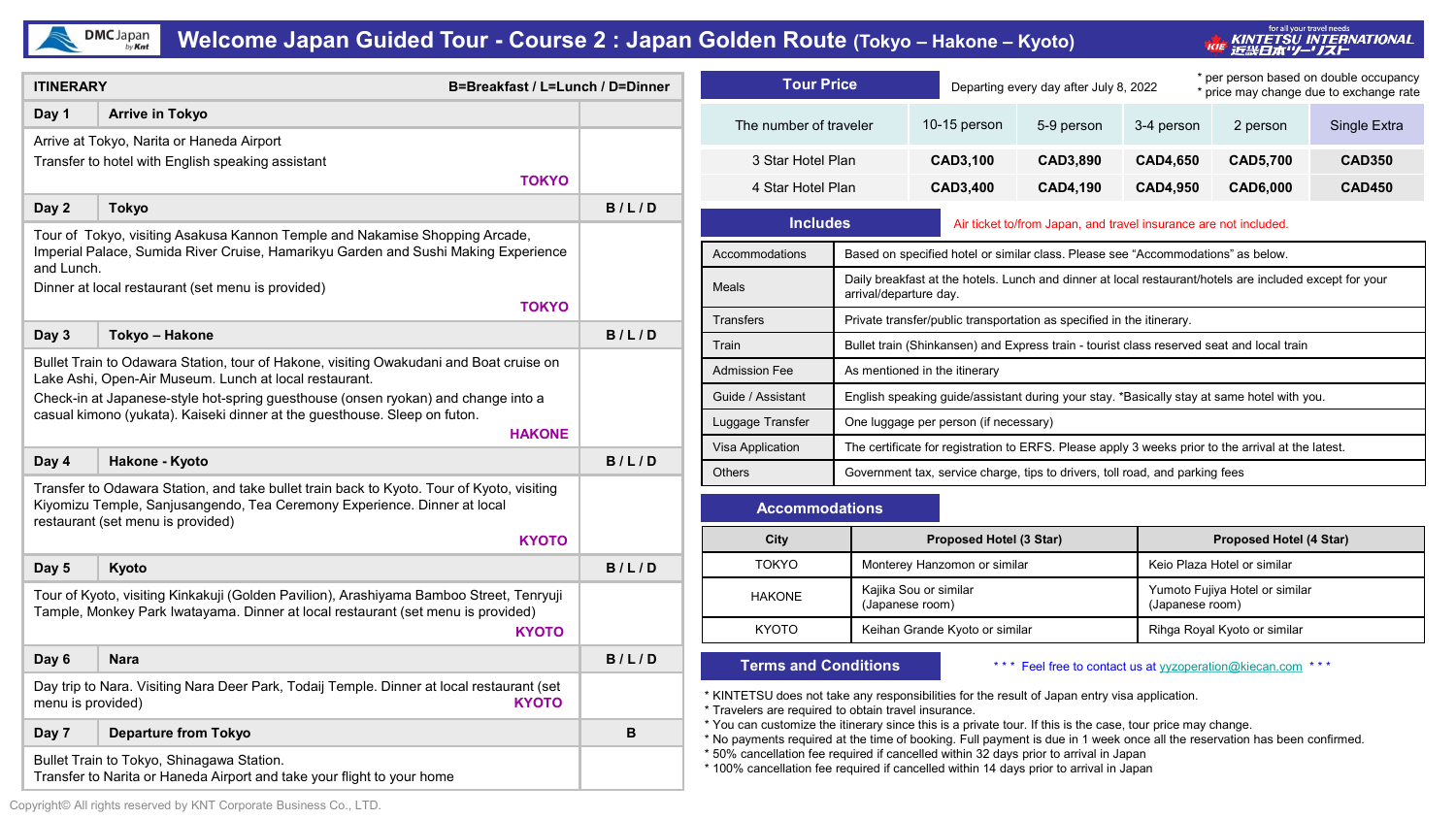

## **Welcome Japan Guided Tour - Course 3 : West Part of Japan (Kyoto – Hiroshima/Miyajima – Osaka)**

for all your travel needs , KINTETSU INTERNATIONAL<br>' 近畿**日本''/-' /スト** THE

| <b>ITINERARY</b>                                                                                                                                                     | B=Breakfast / L=Lunch / D=Dinner                                                                                                      |              | <b>Tour Price</b>                                                                                                                                                                                                                                                    |                                                                                                         | * per person based on double occupancy<br>Departing every day after July 8, 2022<br>* price may change due to exchange rate |                                                                                  |                              |                                          |               |  |  |
|----------------------------------------------------------------------------------------------------------------------------------------------------------------------|---------------------------------------------------------------------------------------------------------------------------------------|--------------|----------------------------------------------------------------------------------------------------------------------------------------------------------------------------------------------------------------------------------------------------------------------|---------------------------------------------------------------------------------------------------------|-----------------------------------------------------------------------------------------------------------------------------|----------------------------------------------------------------------------------|------------------------------|------------------------------------------|---------------|--|--|
| Day 1                                                                                                                                                                | Arrive in Tokyo - Kyoto                                                                                                               |              | The number of traveler                                                                                                                                                                                                                                               |                                                                                                         | 10-15 person                                                                                                                | 5-9 person                                                                       | 3-4 person                   | 2 person                                 | Single Extra  |  |  |
| Arrive at Tokyo, Narita or Haneda Airport<br>Transfer from Tokyo to Kyoto by Bullet Train with English speaking assistant<br><b>KYOTO</b>                            |                                                                                                                                       |              |                                                                                                                                                                                                                                                                      |                                                                                                         |                                                                                                                             |                                                                                  |                              |                                          |               |  |  |
|                                                                                                                                                                      |                                                                                                                                       |              | 3 Star Hotel Plan                                                                                                                                                                                                                                                    |                                                                                                         | <b>CAD3,550</b>                                                                                                             | <b>CAD4,200</b><br><b>CAD4,500</b>                                               | <b>CAD4,850</b>              | <b>CAD5,730</b>                          | <b>CAD350</b> |  |  |
|                                                                                                                                                                      |                                                                                                                                       |              |                                                                                                                                                                                                                                                                      | 4 Star Hotel Plan<br><b>CAD3,850</b>                                                                    |                                                                                                                             |                                                                                  | <b>CAD5,150</b>              | CAD6,030                                 | <b>CAD450</b> |  |  |
| Day 2                                                                                                                                                                | Kyoto                                                                                                                                 | B/L/D        |                                                                                                                                                                                                                                                                      | <b>Includes</b><br>Air ticket to/from Japan, and travel insurance are not included.                     |                                                                                                                             |                                                                                  |                              |                                          |               |  |  |
|                                                                                                                                                                      | Tour of Kyoto, visiting Kiyomizu Temple, Sanjusangendo, Tea Ceremony Experience.<br>Dinner at local restaurant (set menu is provided) |              | <b>Accommodations</b>                                                                                                                                                                                                                                                |                                                                                                         |                                                                                                                             | Based on specified hotel or similar class. Please see "Accommodations" as below. |                              |                                          |               |  |  |
|                                                                                                                                                                      | <b>KYOTO</b>                                                                                                                          |              | <b>Meals</b>                                                                                                                                                                                                                                                         | Daily breakfast at the hotels. Lunch and dinner at local restaurant/hotels are included except for your |                                                                                                                             |                                                                                  |                              |                                          |               |  |  |
| Day 3                                                                                                                                                                | Kyoto                                                                                                                                 | B/L/D        |                                                                                                                                                                                                                                                                      | arrival/departure day.                                                                                  |                                                                                                                             |                                                                                  |                              |                                          |               |  |  |
|                                                                                                                                                                      | Tour of Kyoto, visiting Kinkakuji (Golden Pavilion), Arashiyama Bamboo Street, Tenryuji                                               |              | <b>Transfers</b>                                                                                                                                                                                                                                                     | Private transfer/public transportation as specified in the itinerary.                                   |                                                                                                                             |                                                                                  |                              |                                          |               |  |  |
|                                                                                                                                                                      | Tample, Monkey Park Iwatayama. Dinner at local restaurant (set menu is provided)                                                      |              | Train                                                                                                                                                                                                                                                                |                                                                                                         | Bullet train (Shinkansen) and Express train - tourist class reserved seat and local train                                   |                                                                                  |                              |                                          |               |  |  |
|                                                                                                                                                                      | <b>KYOTO</b>                                                                                                                          |              | <b>Admission Fee</b>                                                                                                                                                                                                                                                 | As mentioned in the itinerary                                                                           |                                                                                                                             |                                                                                  |                              |                                          |               |  |  |
| Day 4                                                                                                                                                                | Kyoto - Hiroshima                                                                                                                     | B/L/D        | Guide / Assistant                                                                                                                                                                                                                                                    | English speaking guide/assistant during your stay. *Basically stay at same hotel with you.              |                                                                                                                             |                                                                                  |                              |                                          |               |  |  |
| Take bullet train back to Hiroshima. Tour of Hiroshima, visiting Peace Memorial Park<br>and Museum, Orizuru Tower, Okonomiyaki Making Experience.                    |                                                                                                                                       |              | Luggage Transfer                                                                                                                                                                                                                                                     | One luggage per person (if necessary)                                                                   |                                                                                                                             |                                                                                  |                              |                                          |               |  |  |
|                                                                                                                                                                      | Dinner at local restaurant (set menu is provided)                                                                                     |              | Visa Application                                                                                                                                                                                                                                                     | The certificate for registration to ERFS. Please apply 3 weeks prior to the arrival at the latest.      |                                                                                                                             |                                                                                  |                              |                                          |               |  |  |
|                                                                                                                                                                      | <b>HIROHIMA</b>                                                                                                                       |              | Others                                                                                                                                                                                                                                                               | Government tax, service charge, tips to drivers, toll road, and parking fees                            |                                                                                                                             |                                                                                  |                              |                                          |               |  |  |
| Day 5                                                                                                                                                                | Hiroshima - Miyajima                                                                                                                  | B/L/D        | <b>Accommodations</b>                                                                                                                                                                                                                                                |                                                                                                         |                                                                                                                             |                                                                                  |                              |                                          |               |  |  |
|                                                                                                                                                                      | Take local train to Miyajima, visiting Itsukushima Shrine, Momiji Manju Making                                                        |              | City                                                                                                                                                                                                                                                                 |                                                                                                         | Proposed Hotel (3 Star)                                                                                                     |                                                                                  |                              | <b>Proposed Hotel (4 Star)</b>           |               |  |  |
|                                                                                                                                                                      | <b>MIYAJIMA or MIYAJIMAGUCHI</b>                                                                                                      |              | <b>KYOTO</b>                                                                                                                                                                                                                                                         | Keihan Grande Kyoto or similar                                                                          |                                                                                                                             |                                                                                  | Rihga Royal Kyoto or similar |                                          |               |  |  |
| Day 6                                                                                                                                                                | Miyajima - Osaka                                                                                                                      | B/L/D        | <b>HIROSHIMA</b>                                                                                                                                                                                                                                                     |                                                                                                         | ANA Crowne Plaza Hiroshima or similar                                                                                       |                                                                                  |                              | Granvia Hiroshima or similar             |               |  |  |
| Transfer to Osaka, visiting Osaka Castle, Umeda Sky Building, Kuromon Ichiba Market,<br>Dotonbori. Dinner at local restaurant (set menu is provided)<br><b>OSAKA</b> |                                                                                                                                       |              | MIYAJIMA / MIYAJIMA<br><b>GUCHI</b>                                                                                                                                                                                                                                  |                                                                                                         | Aki Grand Hotel or similar                                                                                                  |                                                                                  |                              | Miyajima Seaside Hotel or similar        |               |  |  |
|                                                                                                                                                                      |                                                                                                                                       |              | <b>OSAKA</b>                                                                                                                                                                                                                                                         |                                                                                                         | Vischio Osaka or similar                                                                                                    |                                                                                  |                              | Hotel Monterey Grasmere Osaka or similar |               |  |  |
| Day 7                                                                                                                                                                | <b>Departure from Tokyo</b>                                                                                                           | $\, {\bf B}$ | <b>Terms and Conditions</b>                                                                                                                                                                                                                                          |                                                                                                         |                                                                                                                             | *** Feel free to contact us at yyzoperation@kiecan.com ***                       |                              |                                          |               |  |  |
| Bullet Train to Tokyo, Shinagawa Station.<br>Transfer to Narita or Haneda Airport and take your flight to your home                                                  |                                                                                                                                       |              | * KINTETSU does not take any responsibilities for the result of Japan entry visa application.<br>* Travelers are required to obtain travel insurance.<br>* You can customize the itinerary since this is a private tour. If this is the case, tour price may change. |                                                                                                         |                                                                                                                             |                                                                                  |                              |                                          |               |  |  |

\* No payments required at the time of booking. Full payment is due in 1 week once all the reservation has been confirmed.

\* 50% cancellation fee required if cancelled within 32 days prior to arrival in Japan

\* 100% cancellation fee required if cancelled within 14 days prior to arrival in Japan